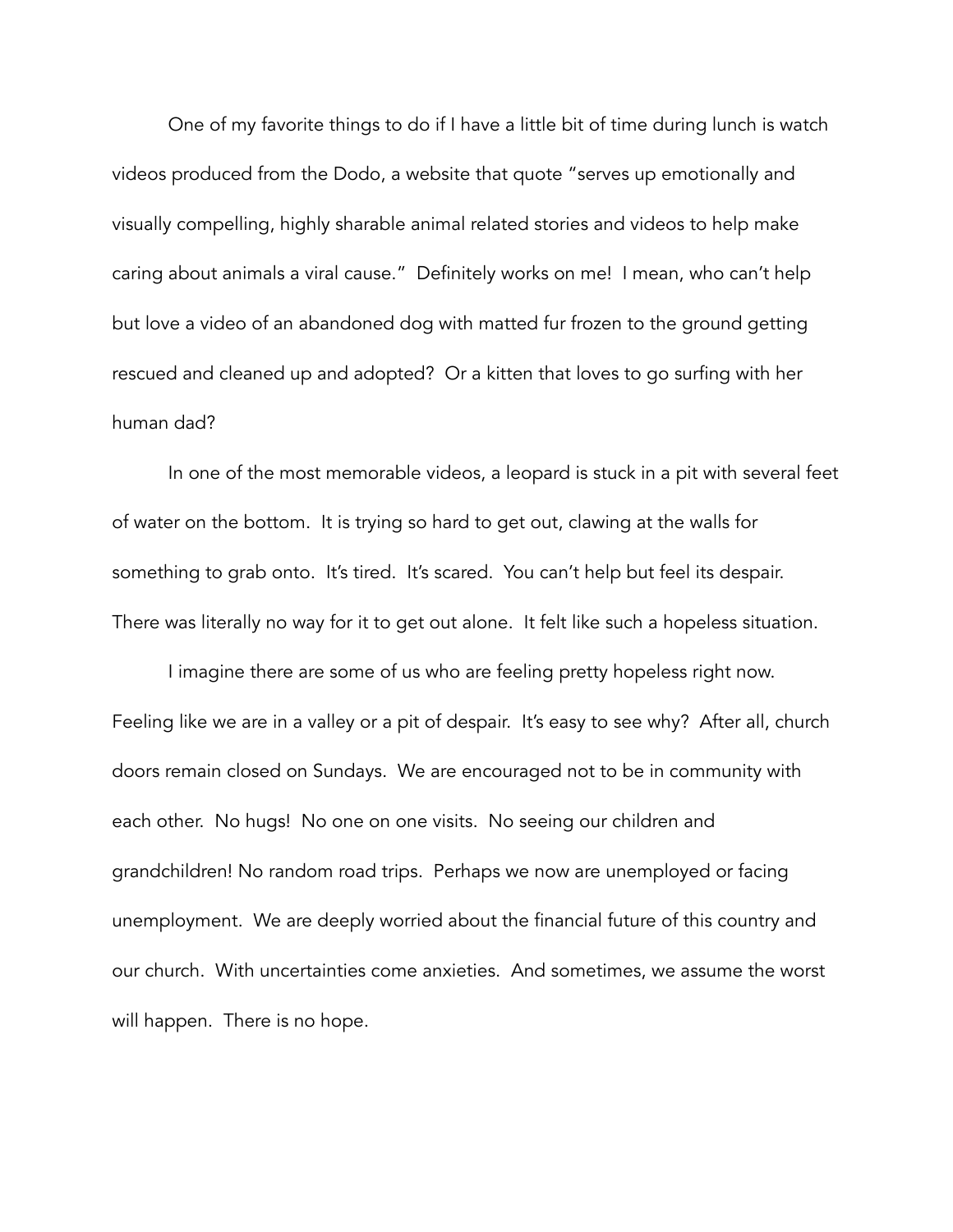That's why Psalm 130 can resonate with us "Out of the depths I cry to you O Lord." We may feel like we are in the depths! When we are grieving (and we ARE grieving right now), or weary, or lacking hope…it may feel like we are like Ezekiel, gazing upon a valley full of dry bones. The life is out of us. We are defeated.

 But the story doesn't just end with Ezekiel looking at the valley…God reminds Ezekiel of the power to give life! Life over death. Hope over despair.

 That's what Mary and Martha were needing when their brother Lazarus was sick. They were worried, anxious, and scared about him dying. That's why they sent for Jesus. They knew Jesus had the power to cure their brother. Yet he didn't come. And Lazarus had died. Mary and Martha understandably were disappointed. They felt despair. It felt hopeless.

 Then it was the disciples' turn. Jesus was set to go to Judea, the same place where Jesus' life was threatened, and perhaps even their own lives threatened. They did not quite understand what was going on or why Jesus wanted to go to an unsafe place. But, even with their confusion and concern, they went. "Let us also go, that we may die with him." Such a defeatist attitude. It felt hopeless.

I think we can relate to these readings.

 Valleys of despair…confusion…frustration…anxiety…sadness…death. So much unknown. So much to be afraid of. We may not be fearing our own deaths, but we may fear what comes before it, or the death of a loved one. It all just seems hopeless.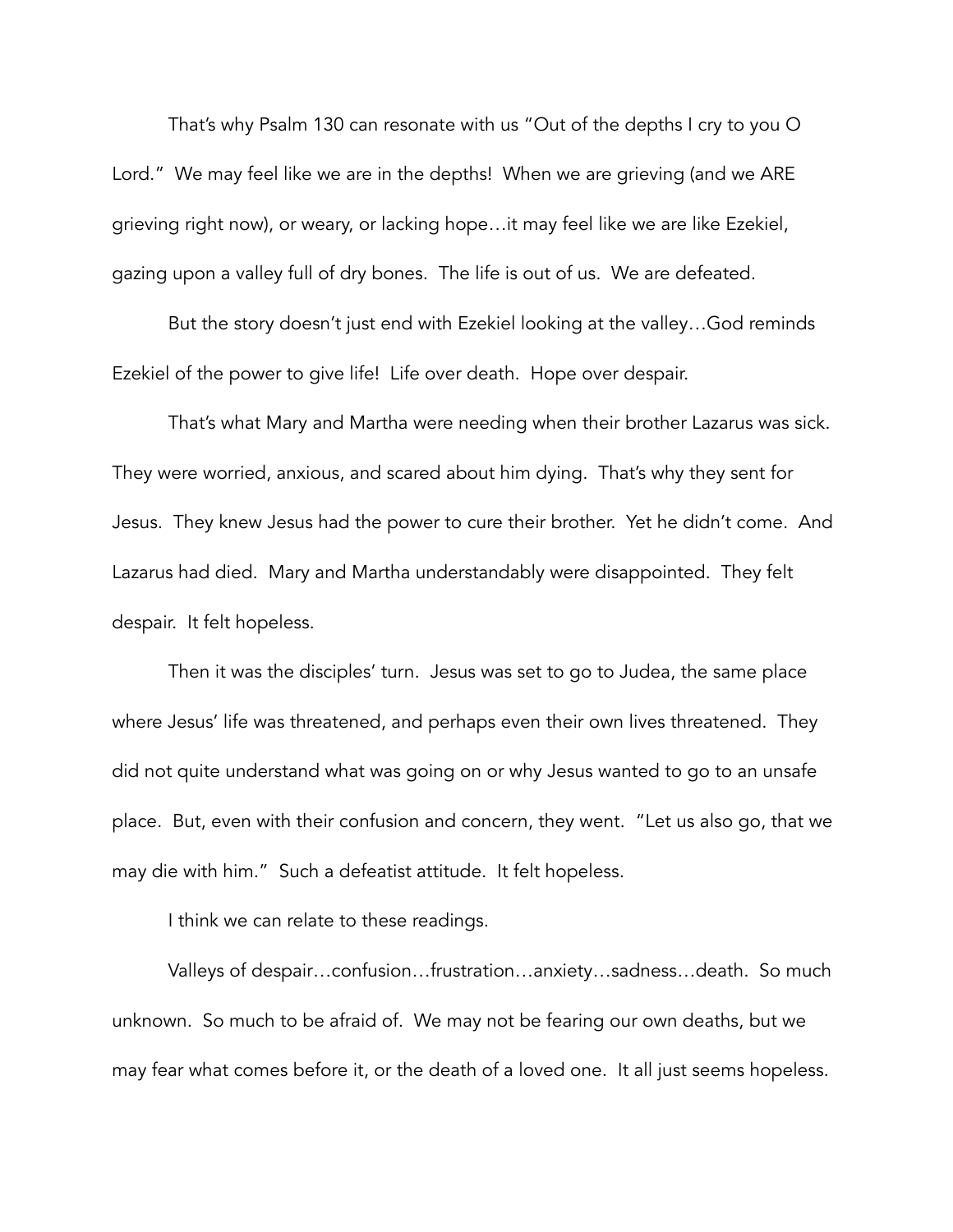"Out of the depths I cry to you, O Lord." This psalm begins with despair and longing and hopelessness, but it ends with faith and hope- "I wait for you, O Lord; my soul waits; in your word is my hope." The psalmist could see that beyond their difficult circumstances, stood hope and life that comes only through God.

 God had the power to raise those dry bones to life in that valley and Jesus had the power to raise Lazarus from the grave. Jesus sees beyond death…beyond the frustrating circumstances of this world. And this surely must give us hope…and through that, faith.

 Mary and Martha were in the hopeless situation when their brother died. They were heartbroken over his death, but I'm sure they were also heartbroken, frustrated, confused, why Jesus didn't come when he was called for. Well, Jesus never does what is easy…he does what gives faith. And so he took his time getting to Judea…all the while, leading his disciples feelings of concern and defeat…and he arrived at the tomb to see Martha, Mary, and the other mourners. Jesus, himself, wept with them. How profound…and how meaningful for us to understand in times of our suffering and grief…BUT! While Jesus is grieving, others wonder why he hadn't hurried to heal Lazarus. Why he hadn't made the effort. They didn't understand Jesus' power. They had understood death to be final and that people cannot come back to life.

 Jesus saw beyond death and gave life back to Lazarus, and through this act, led people to believe. To Jesus, death is not the final word. God's ultimate power reigns.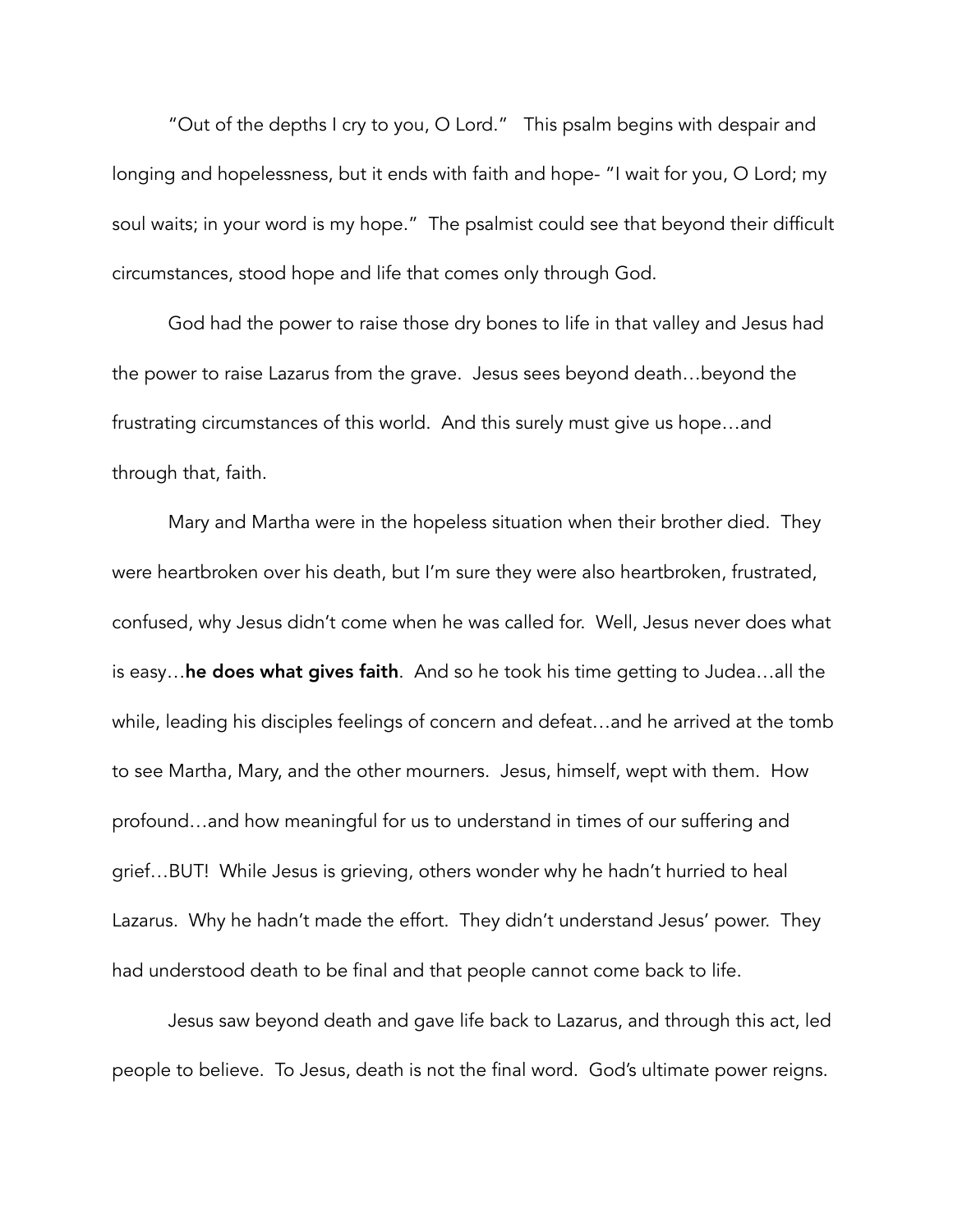And that is stronger than the valleys of despair, grief, anxiety, fear, and hopelessness. Through this saving, life giving act, people believed and hope was restored.

 Jesus raises us up, rescues us from our pits, our valleys and gives us life. Perhaps when we least expect it, but Jesus is there all the while. Supporting us… working in ways which may not be obvious to us.

 Every time a crisis or disaster of some sort hits, someone on Facebook always sharsd this Fred Rogers quote…"When I was a boy and I would see scary things in the news, my mother would say to me, 'Look for the helpers. You will always find people who are helping.'"

 The leopard in the Dodo video did not die in the pit. In fact, there were people who saw it's desperation and were moved to help it. So they build a ladder for it to climb out of the pit. Without that help, the hopeless leopard would certainly have died.

 In this time of crisis, when we feel hopeless and anxious, when we feel like we are in valley of dry dead bones, look for the people who are helping. I guarantee they are out there. I'd like to think that God is using them to remind us it will be ok. To give us hope. To help us move forward. To allow God to use us. To give us faith. To pull us out of the pit. To give us life.